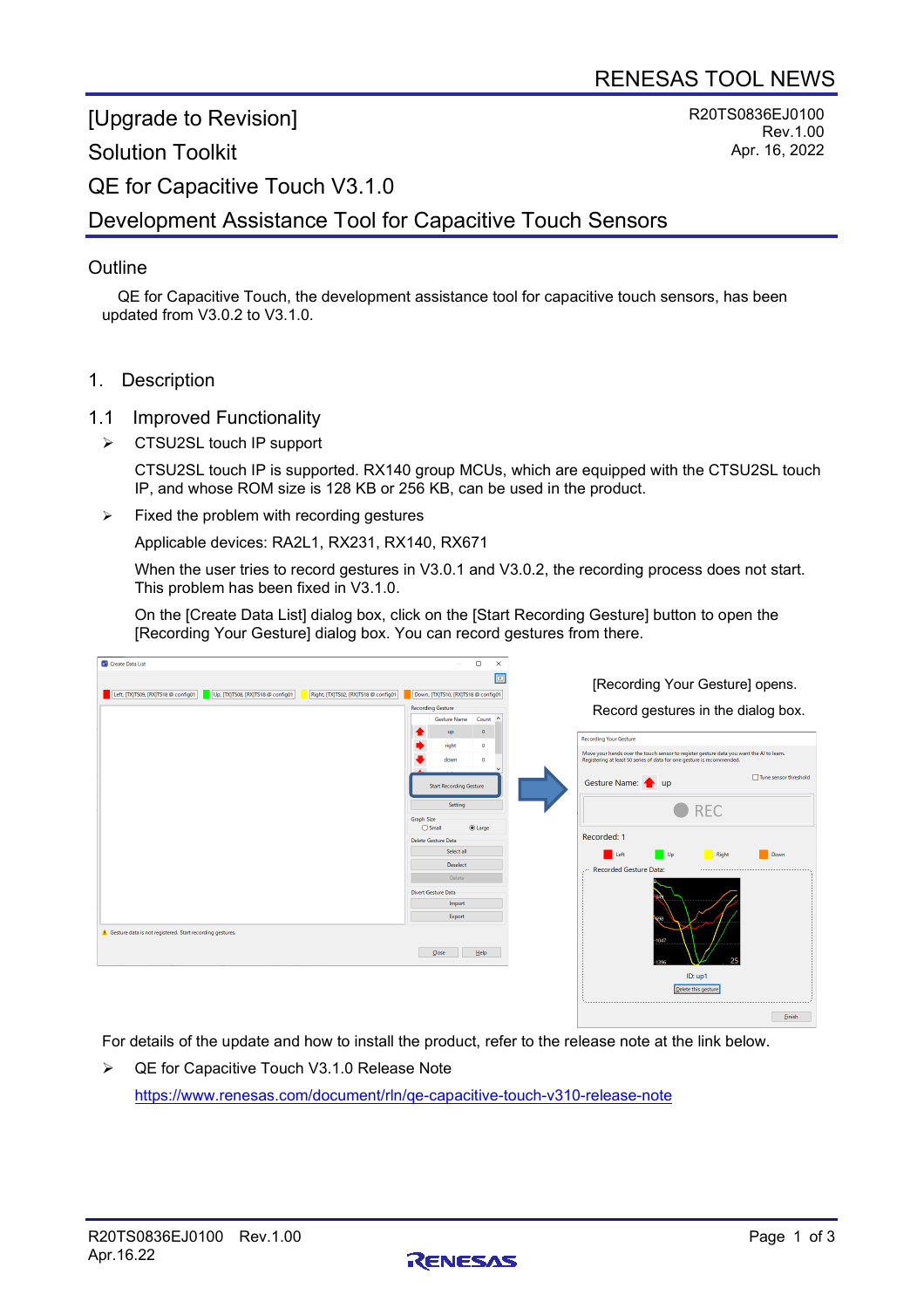## 2. Operating Environment

 $\triangleright$  Integrated development environment e<sup>2</sup> studio 2022-04 or later For how to use the product, select [Help] in e2 studio and refer to QE.

#### 3. Obtaining the Product

Download the installer for QE for Capacitive Touch V3.1.0 from the link below.

[https://www.renesas.com/software-tool/qe-capacitive-touch-development-assistance-tool-capacitive](https://www.renesas.com/software-tool/qe-capacitive-touch-development-assistance-tool-capacitive-touch-sensors#release)[touch-sensors#release](https://www.renesas.com/software-tool/qe-capacitive-touch-development-assistance-tool-capacitive-touch-sensors#release)